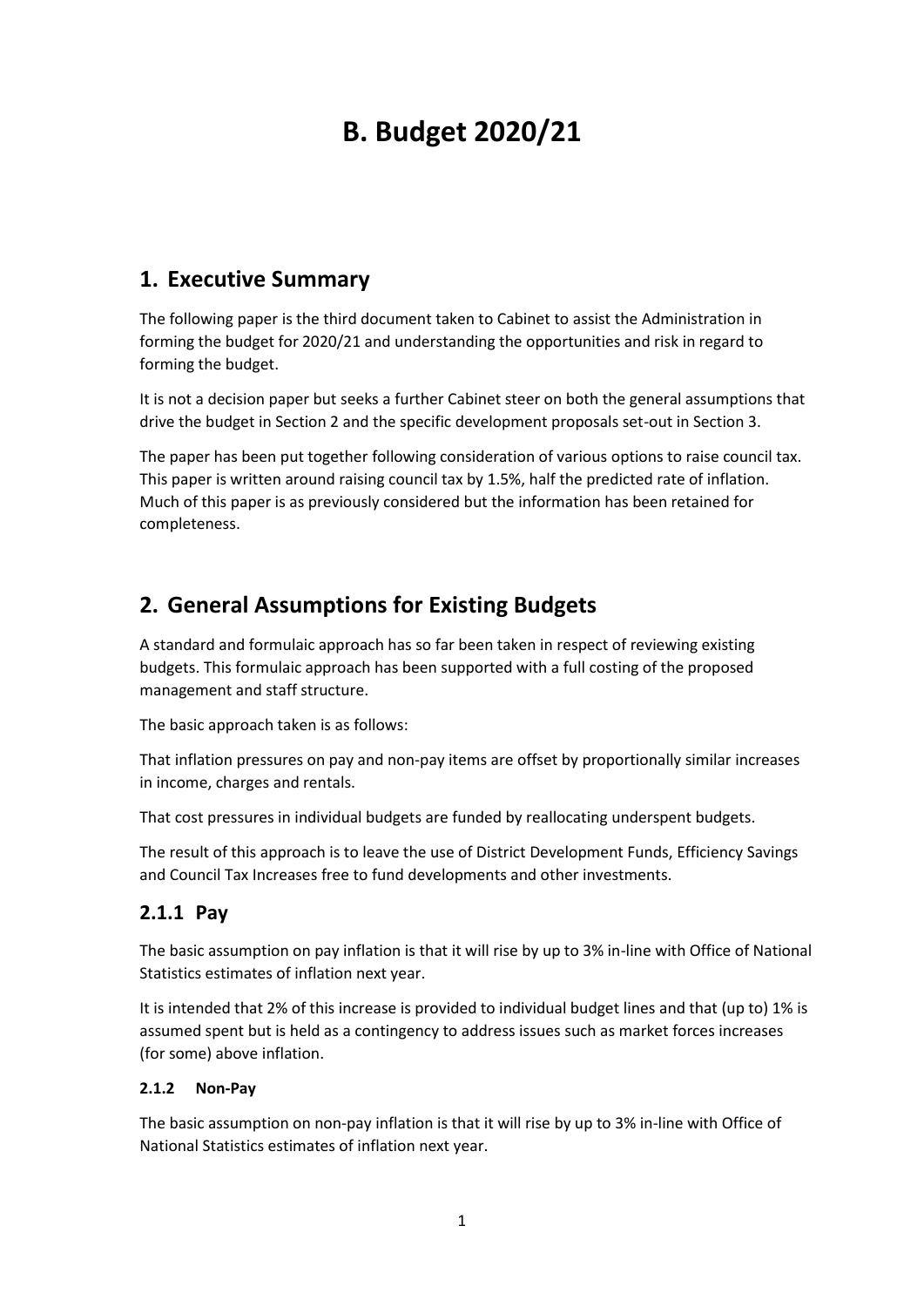It is intended that 2% of this increase is provided to individual budget lines and that (up to) 1% is assumed spent but is held as a contingency to address issues such as market forces increases (for some) above inflation.

Specific calculations will be undertaken for the waste and leisure contracts and of course certain specific headings will attract no inflation at all, e.g. depreciation.

#### **2.1.3 Income, Charges and Rents**

The basic assumption on income, charges and rent is that it will rise by up to 3% in-line with Office of National Statistics estimates of inflation next year.

It should be noted that there are two significant exceptions to this rule:

- There is no rise in car parking income until the review is complete.
- Housing rents have been increased in line with the Housing Strategy and as per the national formula at 2.7% , Service charges will be more fully reviewed for 2021/22.

All the increase will be assumed as being received.

Specific calculations will be undertaken for certain rental streams and there are some charges that are set by central government.

#### **2.1.4 Pensions**

The basic assumption on pensions is that it will rise by up to 3% in-line with Office of National Statistics estimates of inflation next year. In practice the employment overhead of employers NI and employers' pension has risen from 28% to 29%.

An actuarial review of pensions is currently taking place and further cost implications may result as a result of this review

# **3. Development by Theme**

The developments have been reviewed and expanded to show carry forward District Development Fund and Capital items from previous years. The aim is to show in one place all the priority developments that the Authority intends to deliver.

The list has therefore been renumbered and supporting documents for individual documents are available on request.

The development list also includes the contributions expected from Qualis in the form of recharges and loan interest profit to the Authority.

The development list is also grouped in themes to reflect the inter connectivity between proposals. Further details of the proposals are contained within the appendices at B.1.

A thematic consideration of the developments is shown below: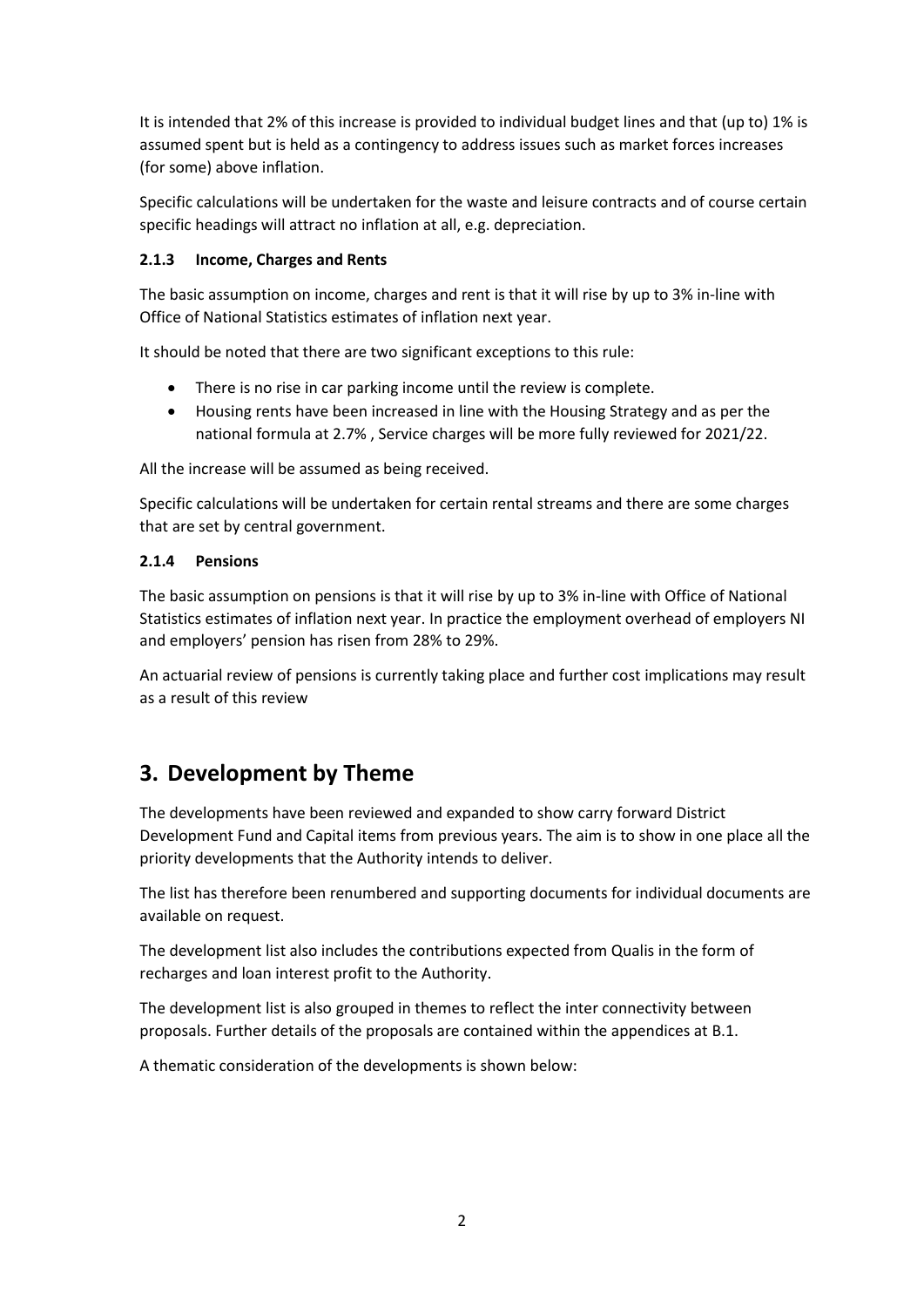# **3.1.1 A**

| <b>Theme</b>                | <b>Stronger Place</b>                                      |
|-----------------------------|------------------------------------------------------------|
| <b>Brief Description</b>    | <b>Qualis Group</b>                                        |
| <b>Development Proposal</b> | 1, 2a-2e, 3                                                |
| <b>References</b>           |                                                            |
| <b>Issue to consider</b>    | Authority should profit from arrangement and use           |
|                             | dividend to correctly and appropriately convert sale       |
|                             | receipts and social housing build and maintenance          |
|                             | activities to generally useable profit.                    |
|                             |                                                            |
|                             | Need to ensure that there is a prudent approach to the     |
|                             | payback of loans and the payment across of dividends.      |
|                             | Implications to Authority balance sheet and liquidity also |
|                             | need to be understood.                                     |
|                             |                                                            |
| Revenue Impact in 2020/21   | £4.5 income and cash flow is modelled in detail removing   |
|                             | the need for an abatement                                  |
| Capital Impact in 2020/21   | £0.2m                                                      |
| Loan granted 2020/21        | £120m (but likely to be phased over three years including  |
|                             | £500,000 working capital in 2019/20)                       |

# **3.1.2 B**

| <b>Theme</b>                                     | <b>Stronger Place</b>                                                                                                                                                                                        |
|--------------------------------------------------|--------------------------------------------------------------------------------------------------------------------------------------------------------------------------------------------------------------|
| <b>Brief Description</b>                         | Strategic planning for sustainable growth over next ten<br>years, Local Development Plan and North Weald Master<br>Plan and early investment in North Weald                                                  |
| <b>Development Proposal</b><br><b>References</b> | 4, 5, 6, 7                                                                                                                                                                                                   |
| <b>Issue to consider</b>                         | Charged to DDF as strategic and non-recurring. Clear and<br>implementable plans that Devco for instance, can refer<br>to. Need to ensure plans are delivered and approved as<br>early as possible in 2020/21 |
|                                                  |                                                                                                                                                                                                              |
| Revenue Impact in 2020/21                        | £0.4 <sub>m</sub>                                                                                                                                                                                            |
| Capital Impact in 2020/21                        | £0.1 <sub>m</sub>                                                                                                                                                                                            |
| Loan granted 2020/21                             | ΝA                                                                                                                                                                                                           |
|                                                  |                                                                                                                                                                                                              |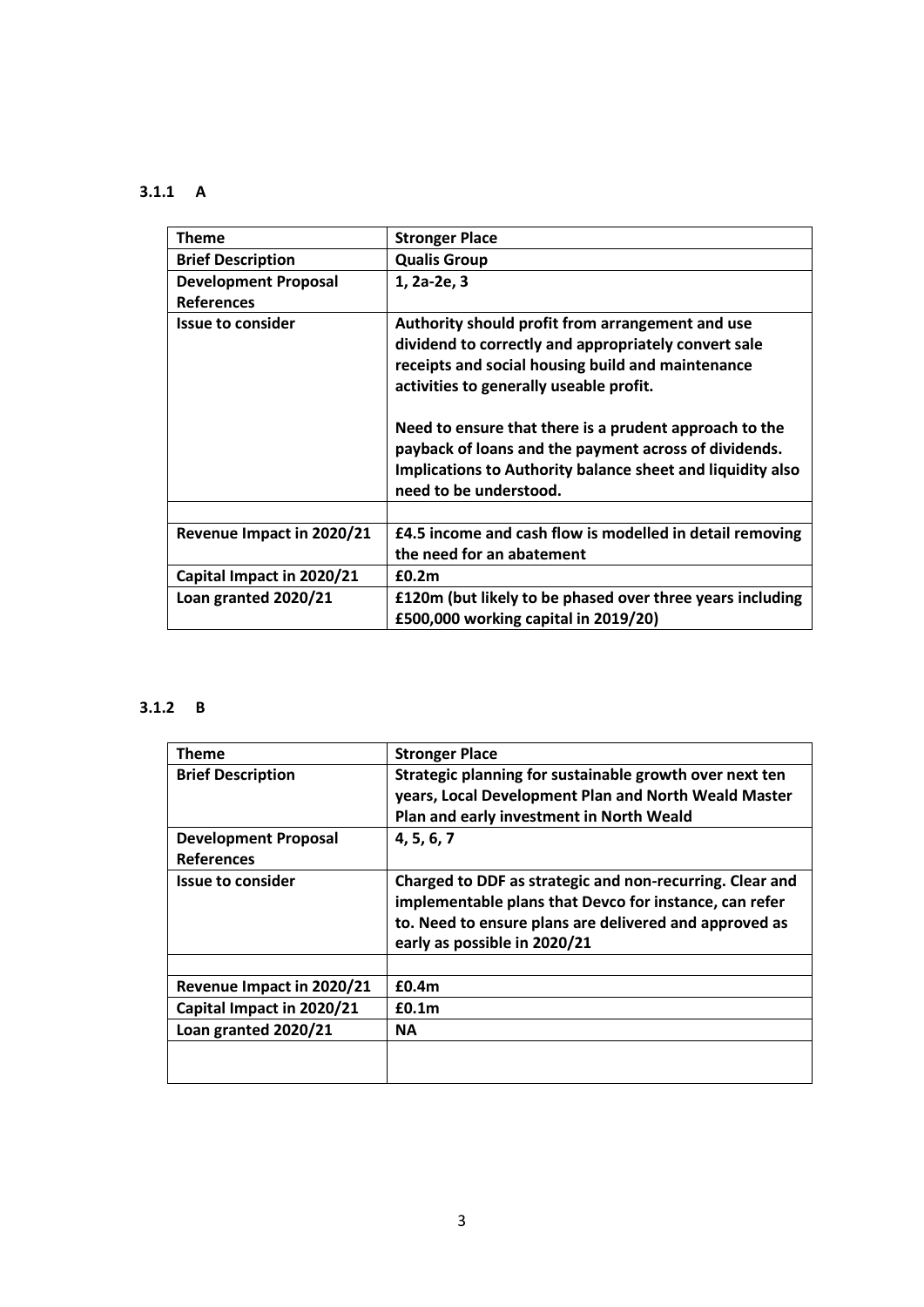### **3.1.3 C**

| Theme                       | <b>Stronger Council</b>                                                                                                                                                                                                                            |
|-----------------------------|----------------------------------------------------------------------------------------------------------------------------------------------------------------------------------------------------------------------------------------------------|
| <b>Brief Description</b>    | More effective and efficient services to residents and<br>customers arising from flexible working, IT and<br>appropriate buildings and partnerships                                                                                                |
| <b>Development Proposal</b> | 8, 9, 10, 11, 12, 13, 14, 15 16                                                                                                                                                                                                                    |
| <b>References</b>           |                                                                                                                                                                                                                                                    |
| <b>Issue to consider</b>    | Ensure proposals deliver operational and performance<br>benefits and reduce cost. Set proposals against<br>alternative options. Ensure opportunity cost of seconding<br>staff to project are fully understood. Includes<br>accommodation strategy. |
|                             |                                                                                                                                                                                                                                                    |
| Revenue Impact in 2020/21   | £0.5m                                                                                                                                                                                                                                              |
| Capital Impact in 2020/21   | £8.3m                                                                                                                                                                                                                                              |
| Loan granted 2020/21        | ΝA                                                                                                                                                                                                                                                 |

# **3.1.4 D**

| <b>Theme</b>                | <b>Stronger Council</b>                                                                                                                                                                                                                             |
|-----------------------------|-----------------------------------------------------------------------------------------------------------------------------------------------------------------------------------------------------------------------------------------------------|
| <b>Brief Description</b>    | <b>Improvements to Housing effectiveness and efficiency</b>                                                                                                                                                                                         |
|                             | through new IT and practices.                                                                                                                                                                                                                       |
| <b>Development Proposal</b> | 17                                                                                                                                                                                                                                                  |
| <b>References</b>           |                                                                                                                                                                                                                                                     |
| <b>Issue to consider</b>    | Ensure that current budgets off-set costs as much as<br>possible and that increased effectiveness is delivered.<br>Note that system upgrades in future will be funded on an<br>annual basis as a charge rather than through a capital<br>investment |
|                             |                                                                                                                                                                                                                                                     |
| Revenue Impact in 2020/21   | £0.1 <sub>m</sub>                                                                                                                                                                                                                                   |
| Capital Impact in 2020/21   | £0.1 <sub>m</sub>                                                                                                                                                                                                                                   |
| Loan granted 2020/21        | <b>NA</b>                                                                                                                                                                                                                                           |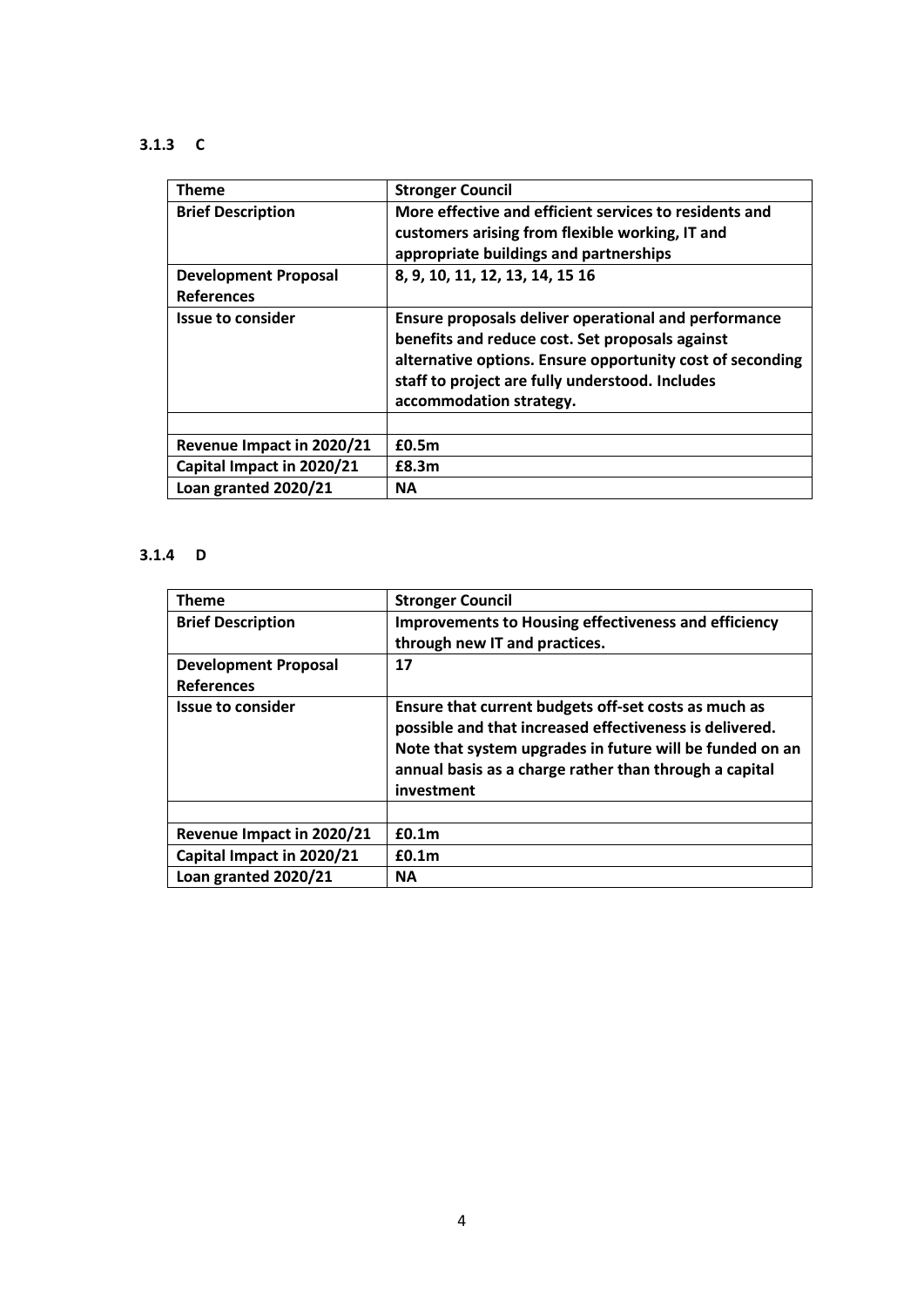# **3.1.5 E**

| <b>Theme</b>                | <b>Stronger Council</b>                                                                                                                                                                                                                             |
|-----------------------------|-----------------------------------------------------------------------------------------------------------------------------------------------------------------------------------------------------------------------------------------------------|
| <b>Brief Description</b>    | Improvement in revenue and benefits and other<br>customer systems encouraging a shift to self-serve and<br>automatic serve.                                                                                                                         |
| <b>Development Proposal</b> | 18, 19, 20, 21                                                                                                                                                                                                                                      |
| <b>References</b>           |                                                                                                                                                                                                                                                     |
| <b>Issue to consider</b>    | Ensure that current budgets off-set costs as much as<br>possible and that increased effectiveness is delivered.<br>Note that system upgrades in future will be funded on an<br>annual basis as a charge rather than through a capital<br>investment |
|                             |                                                                                                                                                                                                                                                     |
| Revenue Impact in 2020/21   | £0.1 <sub>m</sub>                                                                                                                                                                                                                                   |
| Capital Impact in 2020/21   | <b>NA</b>                                                                                                                                                                                                                                           |
| Loan granted 2020/21        | <b>NA</b>                                                                                                                                                                                                                                           |

#### **3.1.6 F**

| <b>Theme</b>                | <b>Stronger Communities</b>                                                                                            |
|-----------------------------|------------------------------------------------------------------------------------------------------------------------|
| <b>Brief Description</b>    | Long-term commitment to neighbourhood policing<br>replacing DDF funding and allowing for an increase of<br>one officer |
| <b>Development Proposal</b> | 22                                                                                                                     |
| <b>References</b>           |                                                                                                                        |
| <b>Issue to consider</b>    | Return on investment, community cohesion and DDF                                                                       |
|                             | funding runs out after 2021/22                                                                                         |
|                             |                                                                                                                        |
| Revenue Impact in 2020/21   | £0.2m, originally funded by DDF                                                                                        |
| Capital Impact in 2020/21   | <b>NA</b>                                                                                                              |
| Loan granted 2020/21        | <b>NA</b>                                                                                                              |

### **3.1.7 G**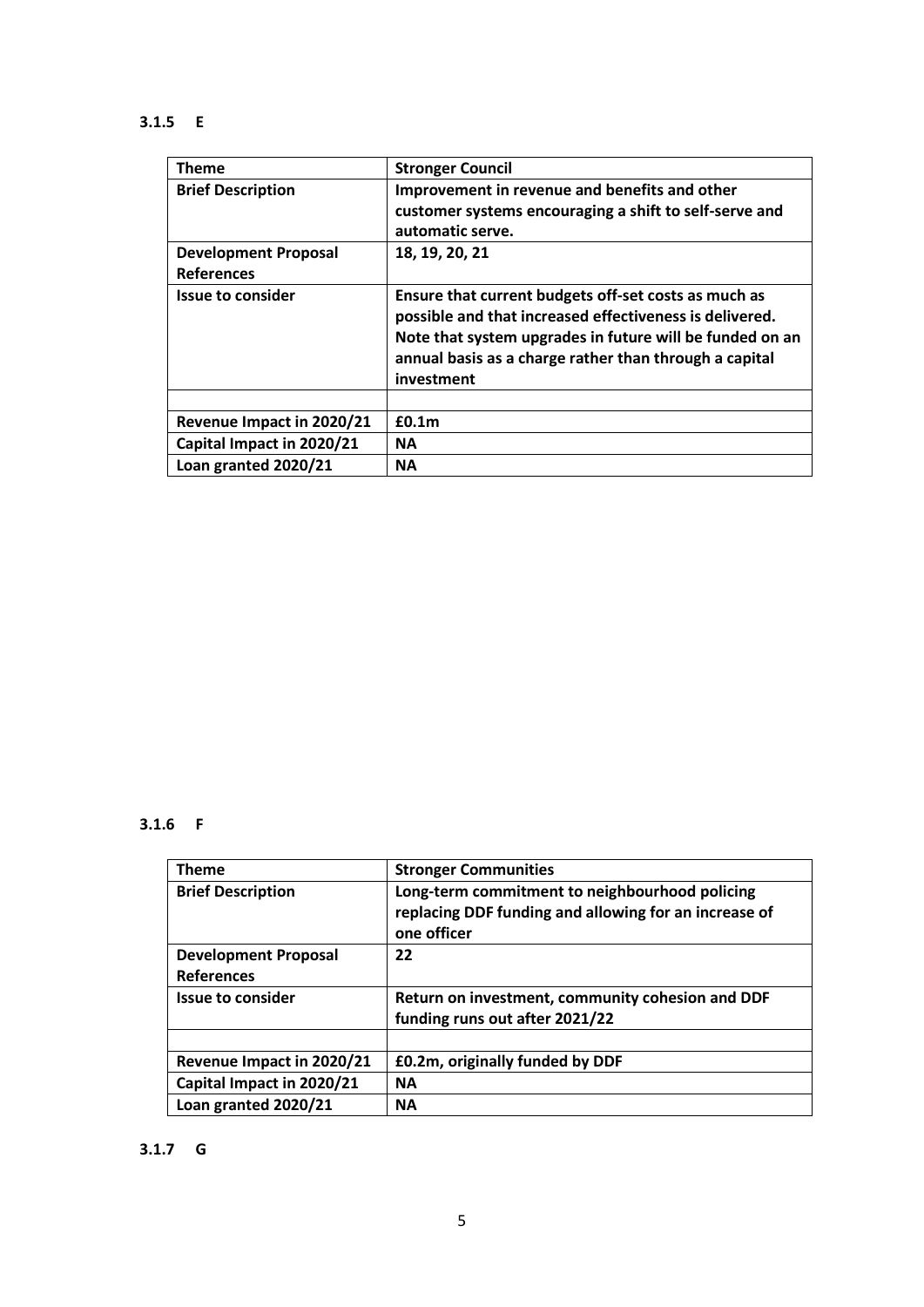| Theme                       | <b>Stronger Communities and Stronger Place</b>                                                                                            |
|-----------------------------|-------------------------------------------------------------------------------------------------------------------------------------------|
| <b>Brief Description</b>    | Various initiatives to improve services to tenants and                                                                                    |
|                             | ambience and safety of estates including council house                                                                                    |
|                             | building programme. To be funded from HRA.                                                                                                |
| <b>Development Proposal</b> | 23, 24, 25, 26, 27, 28, 29, 30, 31, 32, 33, 34, 35, 36, 37, 38,                                                                           |
| <b>References</b>           | 39, 40, 41, 42, 43, 44, 45, 46, 47, 48, 49, 50                                                                                            |
| <b>Issue to consider</b>    | A value improvement that can be set off against circa 3%<br>rental rise and generally improves place and value of<br>council house assets |
|                             |                                                                                                                                           |
| Revenue Impact in 2020/21   | £0.6m HRA                                                                                                                                 |
| Capital Impact in 2020/21   | £14.8m HRA Capital                                                                                                                        |
| Loan granted 2020/21        | <b>NA</b>                                                                                                                                 |

#### **3.1.8 H**

| <b>Theme</b>                                     | <b>Stronger Place</b>                                                                                                                                       |
|--------------------------------------------------|-------------------------------------------------------------------------------------------------------------------------------------------------------------|
| <b>Brief Description</b>                         | Several schemes to improve planning performance and<br>improve delivery, funded from planning performance<br>agreement income                               |
| <b>Development Proposal</b><br><b>References</b> | 51, 52, 53, 54, 55, 56, 57, 58, 59.                                                                                                                         |
| <b>Issue to consider</b>                         | Need to ensure that planning performance income not<br>only finds these initiatives but other planning initiatives<br>as £94,000 credit is currently shown. |
|                                                  |                                                                                                                                                             |
| Revenue Impact in 2020/21                        | £0.1m income as incentive payments exceed cost of<br>proposals                                                                                              |
| Capital Impact in 2020/21                        | <b>NA</b>                                                                                                                                                   |
| Loan granted 2020/21                             | <b>NA</b>                                                                                                                                                   |

### **3.1.9 I**

| <b>Theme</b>                                     | <b>Stronger Communities and Stronger Place</b>                                                                                                  |
|--------------------------------------------------|-------------------------------------------------------------------------------------------------------------------------------------------------|
| <b>Brief Description</b>                         | A variety of initiatives to improve security and vouch<br>resources to attract National Lottery funding for museum<br>and cultural developments |
| <b>Development Proposal</b><br><b>References</b> | 60, 61, 62, 63, 64, 65, 66                                                                                                                      |
| <b>Issue to consider</b>                         | Match funding provided to museum imitative                                                                                                      |
|                                                  |                                                                                                                                                 |
| Revenue Impact in 2020/21                        | £0.1 <sub>m</sub>                                                                                                                               |
| Capital Impact in 2020/21                        | £0.9 <sub>m</sub>                                                                                                                               |
| Loan granted 2020/21                             | <b>NA</b>                                                                                                                                       |

### **3.1.10 J**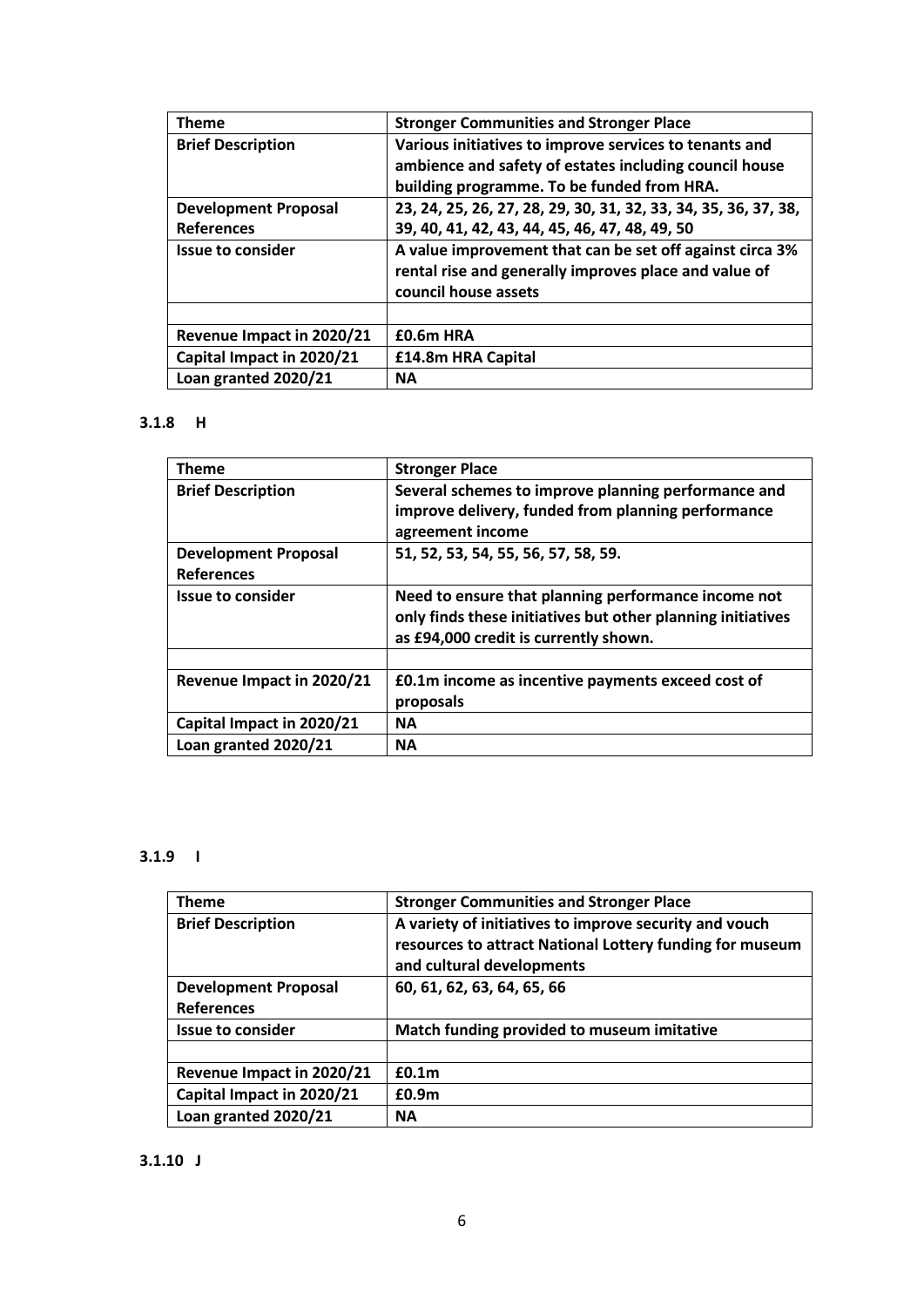| <b>Theme</b>                | <b>Stronger Place</b>                                     |
|-----------------------------|-----------------------------------------------------------|
| <b>Brief Description</b>    | A variety of initiatives to improve local highways and    |
|                             | street scenes including a review of car parks             |
| <b>Development Proposal</b> | 67, 68, 69, 70                                            |
| <b>References</b>           |                                                           |
| <b>Issue to consider</b>    | Initiatives also include transfer of resources from Essex |
|                             | CC and increased obligations to parishes. Governance      |
|                             | around business and service arrangements needs to be      |
|                             | finalised                                                 |
|                             |                                                           |
| Revenue Impact in 2020/21   | £0.1m                                                     |
| Capital Impact in 2020/21   | £0.1 <sub>m</sub>                                         |
| Loan granted 2020/21        | <b>NA</b>                                                 |

# **3.1.11 K**

| <b>Theme</b>                                     | <b>Stronger Place</b>                                                                                                                                                  |
|--------------------------------------------------|------------------------------------------------------------------------------------------------------------------------------------------------------------------------|
| <b>Brief Description</b>                         | A variety of initiatives to improve technical services such<br>as water quality monitoring, trade waste and bridge<br>review and possible replacement and car parking. |
| <b>Development Proposal</b><br><b>References</b> | 71, 72, 73, 74, 75, 76, 77, 78, 79, 80                                                                                                                                 |
| <b>Issue to consider</b>                         | Ensuring value for money of services provided.                                                                                                                         |
|                                                  |                                                                                                                                                                        |
| Revenue Impact in 2020/21                        | £0.2m                                                                                                                                                                  |
| Capital Impact in 2020/21                        | £0.7 <sub>m</sub>                                                                                                                                                      |
| Loan granted 2020/21                             | <b>NA</b>                                                                                                                                                              |

# **3.1.12 L**

| <b>Theme</b>                | <b>Stronger Place</b>                                                                              |
|-----------------------------|----------------------------------------------------------------------------------------------------|
| <b>Brief Description</b>    | Ongar Leisure Centre future (in the context of St Johns<br>and imminent need for major investment) |
|                             |                                                                                                    |
| <b>Development Proposal</b> | 81                                                                                                 |
| <b>References</b>           |                                                                                                    |
| Issue to consider           | Impact of proposal on other leisure centre investments                                             |
|                             | or proposed investments                                                                            |
|                             |                                                                                                    |
| Revenue Impact in 2020/21   | £0.1 <sub>m</sub>                                                                                  |
| Capital Impact in 2020/21   | Up to £8m in future years                                                                          |
| Loan granted 2020/21        | <b>NA</b>                                                                                          |

#### **3.1.13 M**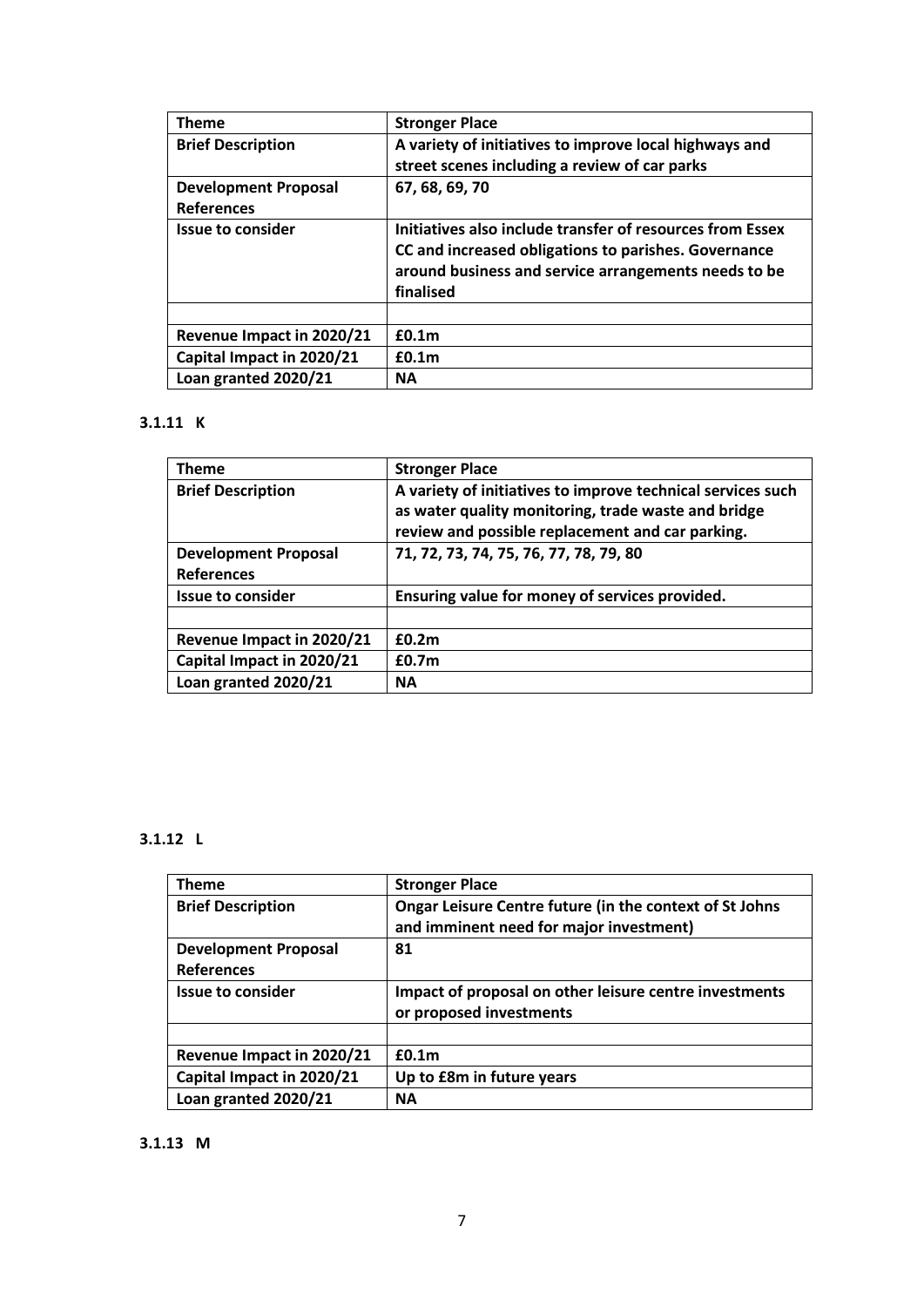| <b>Theme</b>                | <b>Stronger Place</b>                                 |  |
|-----------------------------|-------------------------------------------------------|--|
| <b>Brief Description</b>    | Replacement of fleet improving environmental impact   |  |
|                             | and delivering financial efficiency                   |  |
| <b>Development Proposal</b> | 82, 83, 84, 96                                        |  |
| <b>References</b>           |                                                       |  |
| <b>Issue to consider</b>    | Rental versus lease of fleet, vehicle acquisition and |  |
|                             | provision potentially being a Servco function         |  |
|                             |                                                       |  |
| Revenue Impact in 2020/21   | <b>£m</b> negligible net impact                       |  |
| Capital Impact in 2020/21   | £0.8m                                                 |  |
| Loan granted 2020/21        | <b>NA</b>                                             |  |

# **3.1.14 N (new)**

| <b>Theme</b>                | <b>Climate Emergency</b>                               |  |
|-----------------------------|--------------------------------------------------------|--|
| <b>Brief Description</b>    | New strategic initiatives with the addition of smaller |  |
|                             | schemes delivered by existing services                 |  |
| <b>Development Proposal</b> | 85, 86, 87, 88, 89, 90, 91, 92                         |  |
| <b>References</b>           |                                                        |  |
| <b>Issue to consider</b>    | Need to measure impact on environment over time.       |  |
|                             |                                                        |  |
| Revenue Impact in 2020/21   | £0.3m                                                  |  |
| Capital Impact in 2020/21   | £0.4 <sub>m</sub>                                      |  |
| Loan granted 2020/21        | <b>NA</b>                                              |  |
|                             |                                                        |  |

# **3.1.15 O (new)**

| <b>Theme</b>                | <b>Stronger Council</b> |
|-----------------------------|-------------------------|
| <b>Brief Description</b>    | <b>Update gazetteer</b> |
| <b>Development Proposal</b> | 93                      |
| <b>References</b>           |                         |
| <b>Issue to consider</b>    | <b>NA</b>               |
|                             |                         |
| Revenue Impact in 2020/21   | £0.1 <sub>m</sub>       |
| Capital Impact in 2020/21   | £0.1 <sub>m</sub>       |
| Loan granted 2020/21        | <b>NA</b>               |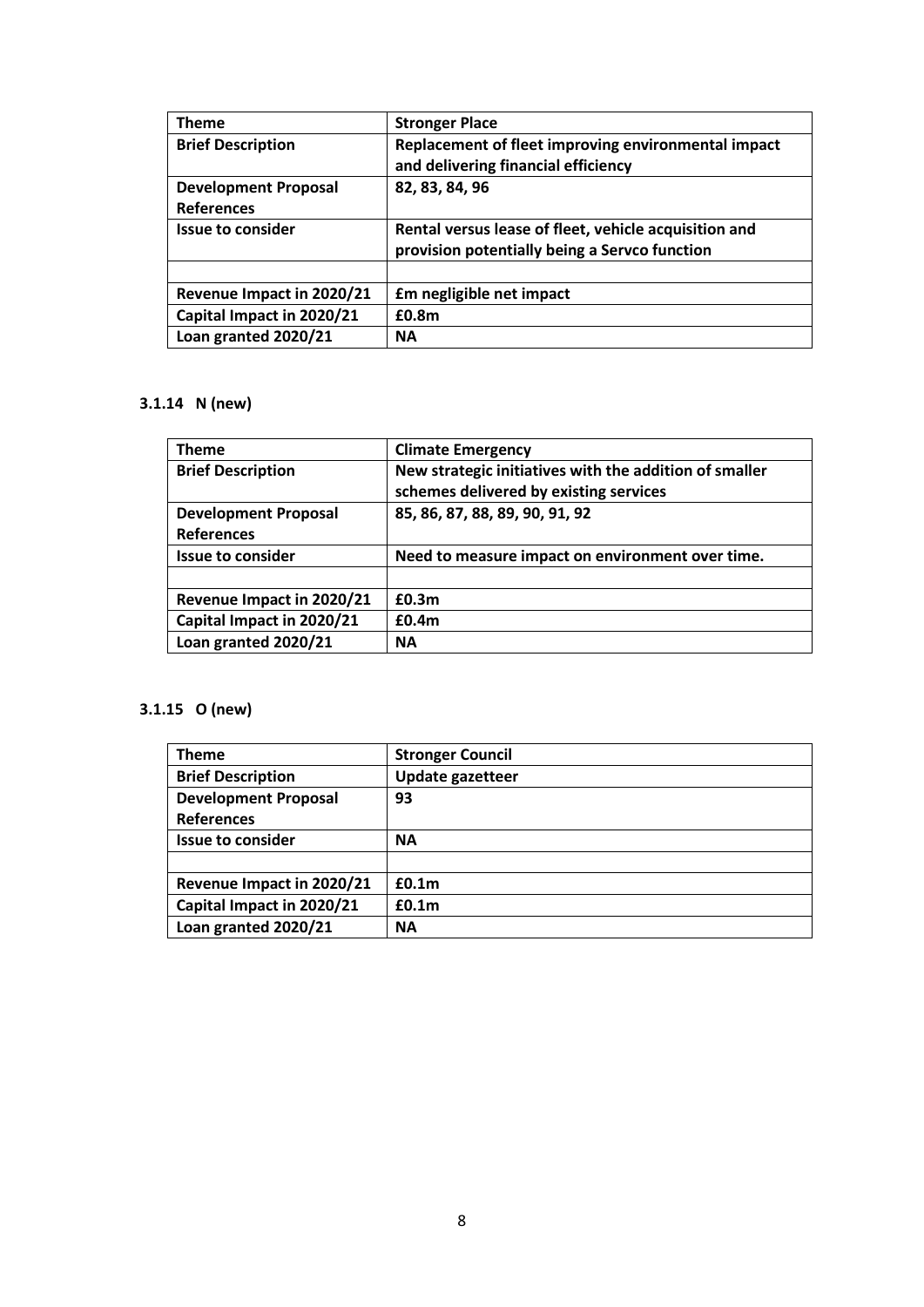#### **3.1.16 P (new)**

| <b>Theme</b>                | <b>Stronger Council</b>  |
|-----------------------------|--------------------------|
| <b>Brief Description</b>    | <b>Basic IT upgrades</b> |
| <b>Development Proposal</b> | 94, 95, 97, 98, 101      |
| <b>References</b>           |                          |
| <b>Issue to consider</b>    | <b>NA</b>                |
|                             |                          |
| Revenue Impact in 2020/21   | £ 0.1                    |
| Capital Impact in 2020/21   | £0.1                     |
| Loan granted 2020/21        | <b>NA</b>                |

#### **3.1.17 Borrowing Costs (shown separately for clarity)**

| <b>Theme</b>                | <b>Stronger Council</b>  |
|-----------------------------|--------------------------|
| <b>Brief Description</b>    | <b>Basic IT upgrades</b> |
| <b>Development Proposal</b> | <b>NA</b>                |
| <b>References</b>           |                          |
| <b>Issue to consider</b>    | <b>NA</b>                |
|                             |                          |
| Revenue Impact in 2020/21   | £2.4m                    |
| Capital Impact in 2020/21   | <b>NA</b>                |
| Loan granted 2020/21        | <b>NA</b>                |

# **4. Funding of Developments**

#### **4.1.1 District Development Fund**

The District Development Fund has historically been used for non-recurring investments and to pump prime other major changes. It is only envisaged that the continuation and completion of the Local Development Plan will be a call against the DDF resources. As a result, the transfer of resources to top up the DDF is also limited.

#### **4.1.2 Efficiency Savings**

The vast majority of services together with the budget that support them, is only adjusted for inflation. In-line with good business practice, it is proposed that the effectiveness and efficiency of services should get better as a result of a programme of continuous improvement and attainment of an upper quartile position in terms of performance and cost-effective delivery.

It is relatively common to set this efficiency target at 3%, however due to the recent review of establishments and delivery of savings this year, it is suggested that a Directorate wide savings target of 0.25% is set but delivery is not expected until 1<sup>st</sup> April 2021 as the recent management and staff restructuring has delivered all required savings in 2020/21.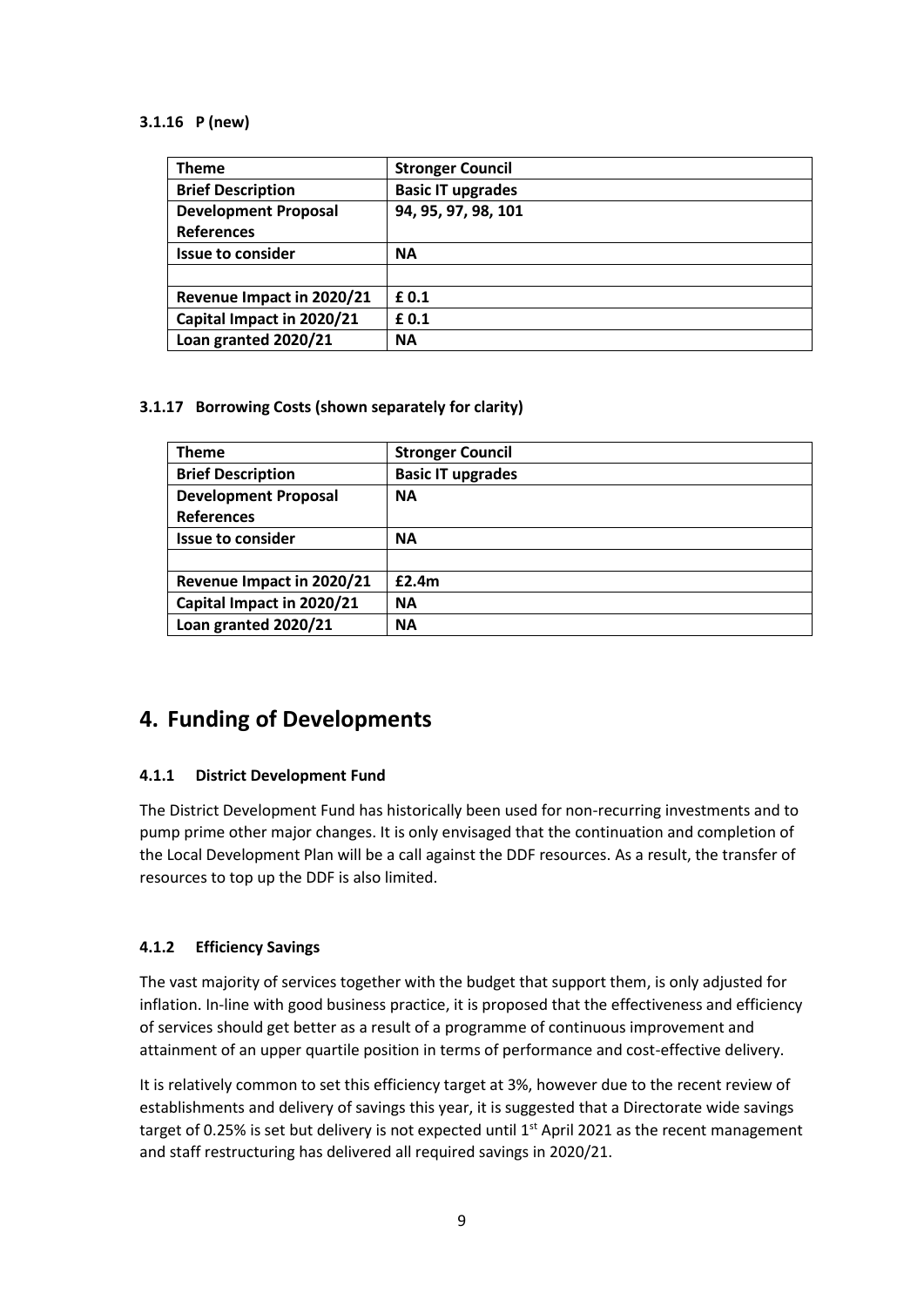#### **4.1.3 Council Tax Increases**

Locally raised taxes support approximately 25% of the total spend of the Authority. An annual increase in Council tax of 2.5% was included in last year's medium-term financial strategy.

In view of the scarcity and importance of the Council tax increase two options have been prepared that will fund all the high priority developments in total.

An increase in council tax of 1.5% has been assumed.

Council tax increases need not only to be considered in terms of the delivery of extra funding but also in terms of setting the council tax base for future years, the current comparative level of tax, the priority given to developments which any increase funds and issues of affordability and the value of services delivered to the local community.

In addition, the Authority holds a non-recurring amount of £500,000 less £50,000 as a nonrecurrent ex-gratia payment from HMRC. To date this has not been assumed as being available in the budget and is nominally associated with environmental and other similar works at the North Weal Airfield site.

# **5. Summary Budget Options**

The detail of the development options is set out previously and in the individual submissions shown at Appendix B.1. Although it is appreciated that not all proposals may be accepted and that savings requirements and council tax increases may vary, the following two budget proposals have been illustrated:

It should be noted that the cost of borrowing and depreciation impacts have been modelled but require validation.

The granting of an extra £120m of Qualis loans, mainly secured against land and property assets will result in the balance sheet of this Authority continuing to be considered as strong. The authority will need £30m of its own loans to fund the general capital and house building programmes.

The Authority will continue to be prudent and the following should be noted:

- That the benefits of Qualis have been abated by taking a prudential view of cash-flows
- That a contingency has been set aside to fund additional inflationary and/or demand pressures.
- Funding supporting developments and income from developments will be assumed spent but contained in a reserve. This reflects recruitment lead in times and encourages early implementation of developments and drawdown of funds.